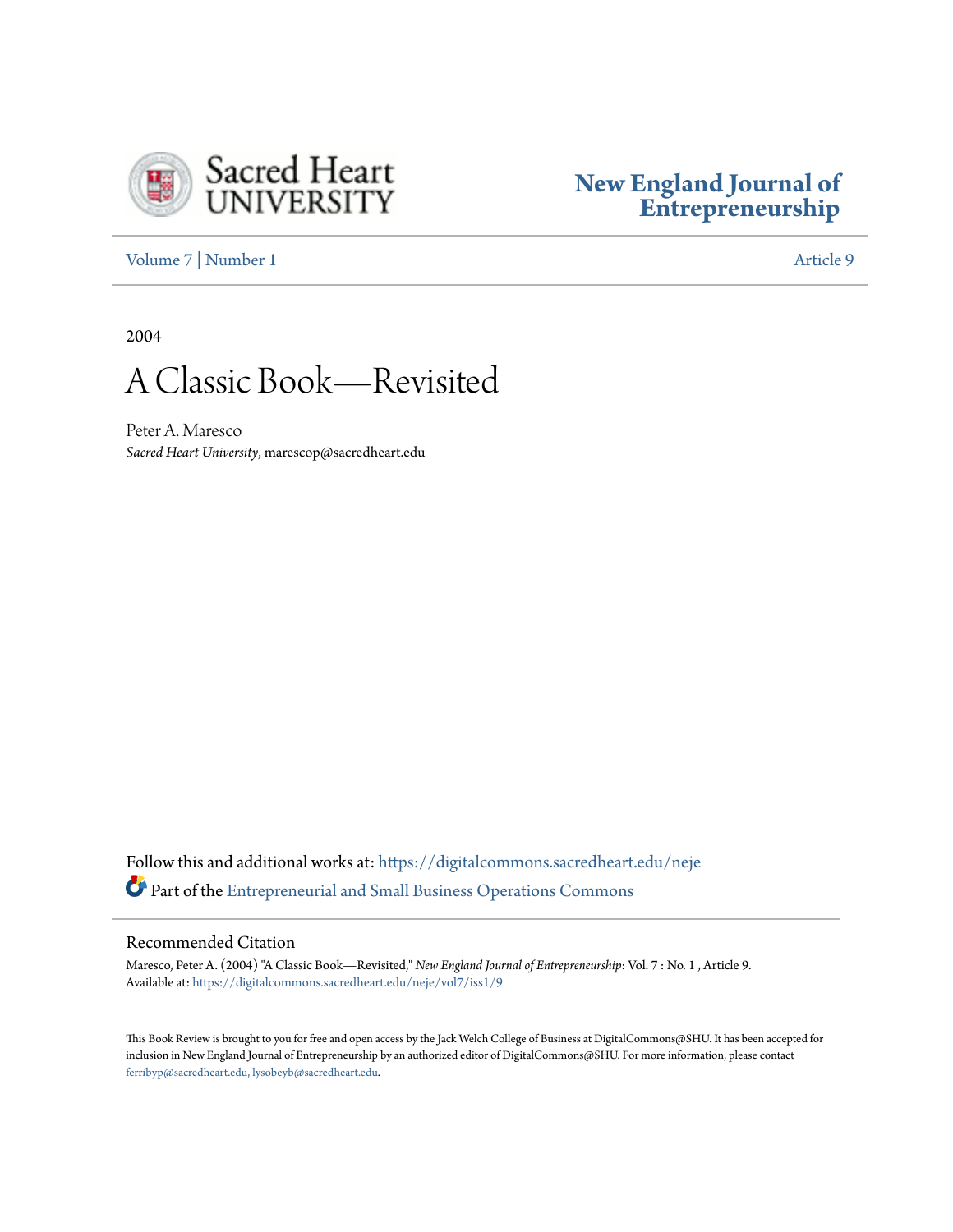## **Book Review A Classic Book—Revisited**

#### Peter Maresco

Ricardo Semler, *Maverick: The Success Story Behind the World's Most Unusual Workplace,* New York: Warner Books, 1993.

*Maverick: The Success Story Behind the World's Most Unusual Workplace* by Ricardo Semler (which has sold 1.1 million copies worldwide) "is not a business book. It is a book about work, and how it can be changed for the better" (Library Journal). Although published in 1993, the book provids readers with an insightful journey into the entrepreneurial experiences of a managerial maverick. A graduate of Harvard Business School, today Semler is known around the world for championing his employee-friendly management style. First published in Brazil in 1988 as *Turning The Tables, Maverick* has become the all-time best-selling nonfiction book in Brazil's history.

Whether you are an entrepreneur seeking to create a company that "thinks outside the box," or happen to be looking for a way to reinvigorate a stagnant, slow-moving, bureaucratic organization, this book should be required reading—regardless of when it was originally published. Semler's new book, *The Seven-Day Weekend,* recently released in Europe, is scheduled to be published by Portfolio and will be available in April 2004 (ISBN 0712677909).

Every entrepreneur needs to realize that change is possible. You only have to want it to happen bad enough to make change take place. You also need to realize that everything you thought could never happen in your company has already happened. Where? At Semco S.A., the South American manufacturing company Ricardo Semler inherited from his father, Antonio Semler. It was refreshing to read a book about a CEO (a term which is never used at Semco where workers and bosses are typically referred to as associates and coordinators) who, in the mid-1980s, took it upon himself to radically change the culture of his traditionally grounded industrial equipment company.

Semco S.A. was founded by Antonio Semler in 1912. Today it manufactures pumps used to empty oil tankers, high volume industrial dishwashers, cooling units for air conditioners, and various types of industrial mixers for the food industry. On the surface Semco S.A. is not the type of company that would appear to be on the verge of redefining the corporate management paradigm. It is, however, precisely because of the types of businesses that Semco S.A. is involved in that makes this book so profoundly interesting.

"According to his reasoning, medieval cathedral builders produced magnificent works of art virtually without supervision. Why couldn't the men and women of his workforce—adults who made complex and farreaching decisions in their daily lives—be trusted to choose the colors of their uniforms and decide when to start their workdays? Come to think of it, why couldn't they organize their pay scales and approve their bosses? Why couldn't they decide what new ventures Semco could invest in and veto plans proposed by the CEO? No reason at all" (Shinn 2004).

What steps did Semler take to reinvent the culture at his fathers companies? Workers set their own production quotas and can come to work anytime between 7 AM and 9 AM. Employees decide among themselves the best time to come to work. Employees redesign the products they make, their work environments, and even formulate their own marketing plans. Bosses run their units with unheard of freedom and determine business strategies without interference from "top management." Each division is allowed to set its own salary structure. All financial information is discussed openly and freely. If employees need assistance in making sense of the financials, classes are held to assist workers in understanding the real meaning of the "numbers." There are reception desks with no receptionists. There are no secretaries or personal assistants. There are no executive dining rooms and no personalized parking spaces. It does not matter what employees wear to work. Office workers and managers are allowed to dress as they please. Employees required to wear uniforms are able to select the style and color of their uniforms.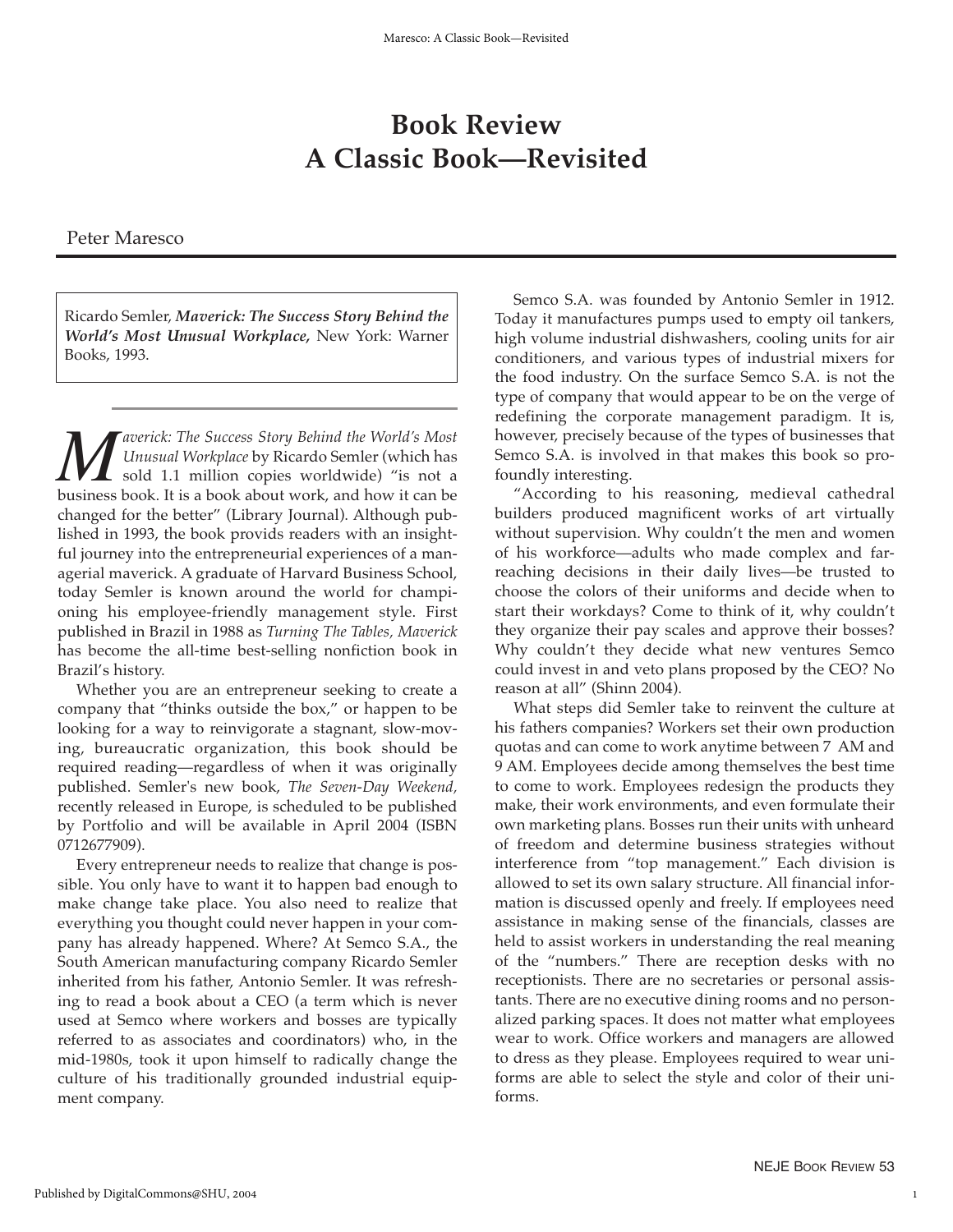At Semco a major paradigm shift has taken place where managers and workers make decisions, not just the chairperson. One of the first undertakings Ricardo Semler took upon himself after taking over from his father was to throw out all the rules. He reduced the layers of management from 12 to 3 and reduced the "corporate" staff by more than 75 percent. At Semco, each new employee receives a copy of The Survival Manual, a 20-page booklet with plenty of cartoons, few words, and one central message: Use your common sense.

At Semco the standard policy is to have no policy. For those who travel, there are no travel restrictions other than using your head. There are no departments, no rules, and no audits. The entire budget system has been simplified. Semler stripped away the blind authoritarianism that diminishes productivity. Workers are self-governing and self-managing. In fact, workers have, in most cases, mastered several jobs.

Before people are hired or promoted to leadership positions they are first interviewed by everyone who will be working for them. Every six months managers are evaluated and the results posted for everyone to see. Employees actively participate in making major decisions and share in 22 percent of the profits. Participative management in every sense of the word is the norm. The desire to work at Semco is so strong that it is not unusual to have a backlog of more than 2,000 applications at any given time.

You are probably thinking, "That's fine for some South American company but that could never happen here in the States, especially in my company." The point, however, is that it could happen if you wanted it to happen. There is an old joke that goes something like this: How many psychologists does it take to change a lightbulb? Only one, but the lightbulb has to want to change.

What makes this story especially intriguing is that it didn't happen in Seattle, Washington, or Silicon Valley, California, but in Brazil—despite its recessions, high rates of inflation, and a generally chaotic national economic environment. There were even union problems to overcome but the key here is that they were all worked out. Prof. Nicholson, head of the London Business School recently wrote in the *Harvard Business Review* that "Semler's model was the only one to really respect the stone age nature of human behavior (the many insights from evolutionary psychology that tells us that we're far more often feeling our way through decisions than thinking our way through)."

Put *Maverick's* operating philosophy together with Tom Peter's reinventing work ideas (most particularly in his *The Circle of Innovation*). Then, add in some Greenleaf ser-

vant leadership and combine with some shared vision (a la Chapter 11 of *Senge's Fifth Discipline*). You then have an excellent recipe for best practice 21st-century entrepreneurial management (Murphy 2002).

"Today, Semler spends much of his time away from the corporate offices, giving lectures or merely traveling with his family. His new book, *The Seven-Day Weekend,* stresses the value of free time away from the office and time for creative thinking in the office. Such priorities, he notes, have raised Semco's revenues from \$35 million to \$160 million in the last 6 years" (BizEd 2004).

Read this book with an open mind. Don't make excuses for why change can't occur in your company. Remember, if you really want to change things, you can.

An added benefit from reading this book is its appendix, Ricardo's A,B,C's, which is broken into four sections:

• **Section A—The Semco Cure for Time Sickness:** A brief overview of time management the Semco way.

**• Section B—The Semco Survival Manual:** Excerpts from the small 22-page cartoon "rulebook" given to each Semco employee. It contains a series of cartoons illustrating various aspects of the Semco philosophy on everything from unions to hiring to evaluations to job security.

**• Section C—Seen from Below: How Semco Employees Evaluate Their Employees:** The questionnaire used by Semco employees to evaluate their supervisors.

**• Section D —A Semco Lexicon:**

#### **The Semco Survival Manual**

The following sections provide the contents of the booklet given to each Semco employee upon hiring. It constitutes the company's only set of rules.

#### *Organization Chart*

Semco doesn't use a formal organization chart. When it is absolutely necessary to sketch the structure of the company, it always does so in pencil and dispenses with it as soon as possible.

#### *Hiring*

When people are hired or promoted, others in that unit have the opportunity to interview and evaluate the candidates before any decision is made.

#### *Working Hours*

Semco has flexible working hours and the responsibility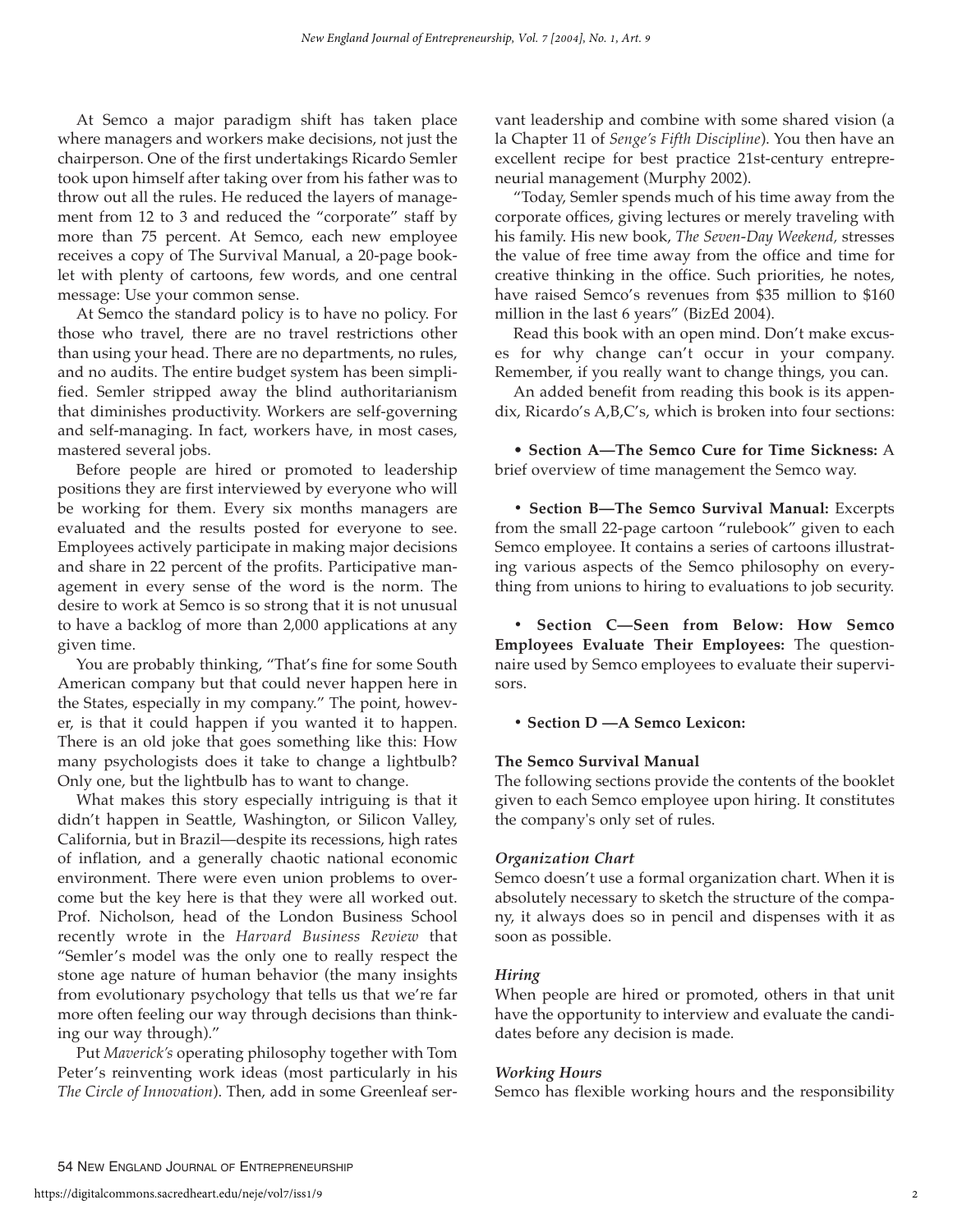for setting and keeping track of them rests with each employee. People work at different speeds and differ in their performance depending on the time of day. Semco does its best to adapt to each person's desires and needs.

#### *Working Environment*

We want all our people to feel free to change and adapt their working areas as they please. Painting walls or machines, adding plants or decorating the space around you is up to you. The company has no rules about this and dosen't want to have any. Change the area around you according to your tastes and desires and those of the people who work with you.

#### *Unions*

Unions are an important form of worker protection. At Semco, workers are free to unionize and the persecution of those connected with unions is absolutely forbidden. Unions and the company don't always agree, or even get along, but we insist that there is always respect and dialogue.

#### *Strikes*

Strikes are considered normal. They are part and parcel of democracy. No one is persecuted for participating in strikes as long as they represent what the people of the company think and feel. The workers' assemblies are sovereign in this respect.

#### *Participation*

Our philosophy is built on participation and involvement. Don't settle down. Give opinions, seek opportunities and advancement, always say what you think. Don't just become one more person in the company. Your opinion is always interesting, even if no one asked you for it. Get in touch with the factory committee and participate in elections. Make your voice count.

#### *Evaluation by Subordinates*

Twice a year you will receive a questionnaire to fill out that enables you to say what you think of your boss. Be frank and honest, and not just on the form, but also in the discussion that follows.

#### *Factory Committees*

Employees at Semco are guaranteed representation through the Factory committee of each business unit. Read the charter, participate, make sure your committee effectively defends your interests—which at times will not coincide with Semco's interests. We see this conflict as healthy and necessary.

#### *Authority*

Many positions at Semco carry with them hierarchical authority. But efforts to pressure subordinates or cause them to work out of fear or insecurity, or that show any type of disrespect, are considered unacceptable use of authority and will not be tolerated.

#### *Job Security*

Anyone who has been with us for three years, or has reached the age of fifty, has special protection and can only be dismissed after a long series of approvals. This does not mean that Semco has no layoff policy but it helps to increase the security of our people.

#### *Change*

Semco is a place where there are big changes from time to time. Don't worry about them. We consider them healthy and positive. Watch the changes without fear. They are characteristic of our company and its culture.

#### *Clothing and Appearance*

Neither has any importance at Semco. A person's appearance is not a factor in hiring or promotion. Everyone knows what he or she likes or needs to wear. Feel at ease—wear only your common sense.

#### *Private Life*

Semco has no business interfering with what people do when they are away from work as long as it does not interfere with work. Of course, our human relations department is at your service for any help or support you may need.

#### *Company Loans*

The company loans money to its people in unforeseen situations. Thus, loans to cover the purchase of homes, cars, or other predictable expenses are not included. But the company wants you to know that the day you run into difficult, and unexpected, financial problems that it will be here for you.

#### *Pride*

It's only worth working in a place in which you can be proud. Create pride by ensuring the quality of everything you do. Don't let a product leave the company if it's not up to the highest standards. Don't write a letter or memo that is not absolutely honest. Don't let the level of dignity drop.

#### *Communication*

Semco and its people must strive to communicate with